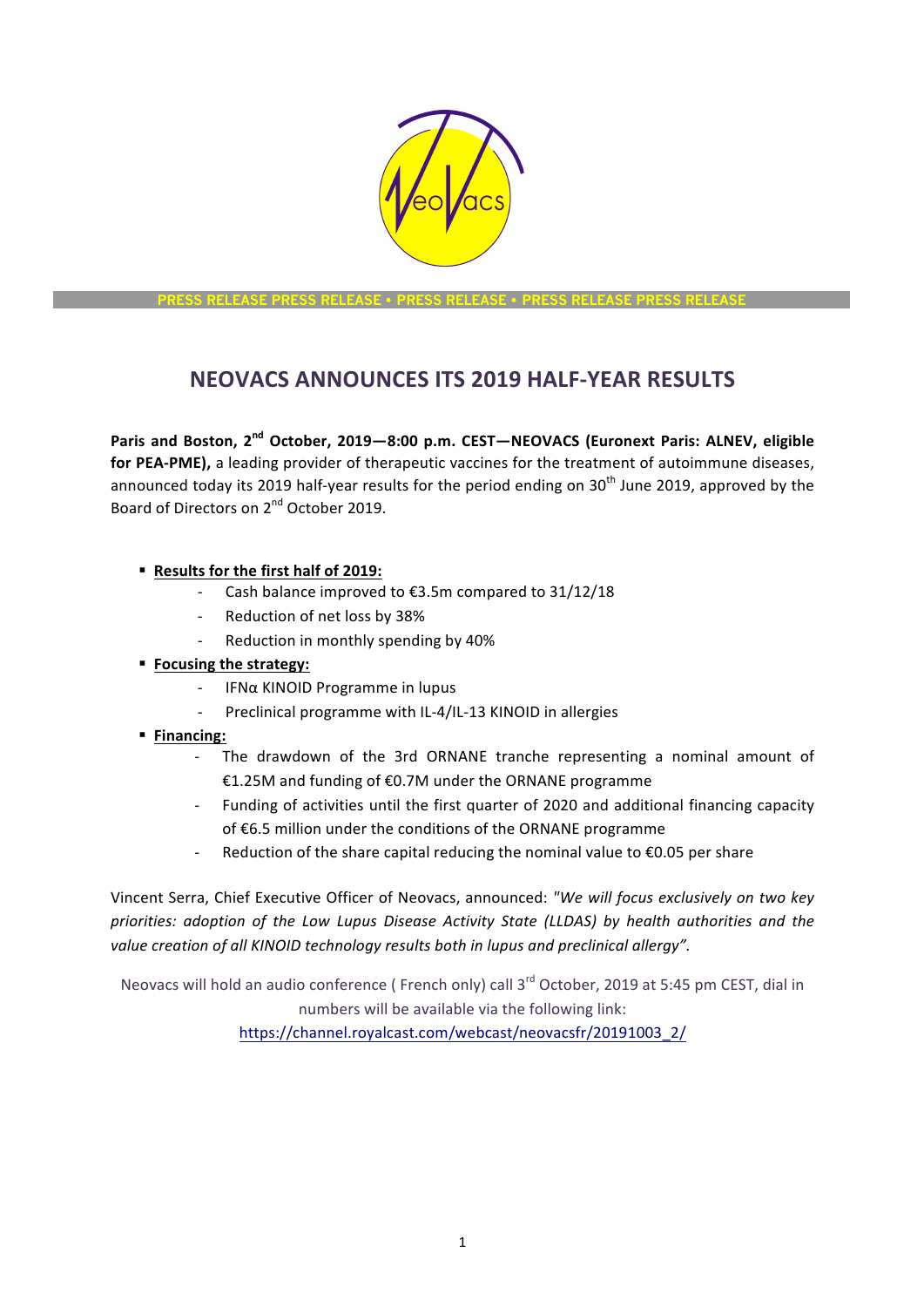# **1) KEY HIGHLIGHTS H1 2019**

## **A. IFNα KINOID CLINICAL PROGRAMME IN LUPUS**

**PRESENTATION OF THE FULL RESULTS OF THE PHASE IIB STUDY OF IFNA KINOID FOR TREATING** LUPUS: TO KEY OPINION LEADERS SPECIALIZED IN AUTO IMMUNE DISEASES AND RHUMATOLOGY **(6th APRIL, 2019, SAN FRANCISCO, USA)**

- A polyclonal immune response to interferon α obtained in 91% of patients treated with IFNα KINOID associated with a statistically significant decrease in interferon characteristics
- Statistically significant clinical efficacy on the LLDAS criterion
- Good treatment tolerance

#### **APPOINTMENT OF Dr VIRGINIA PASCUAL AS MEDICAL AND SCIENTIFIC ADVISOR**

Neovacs appointed Dr Virginia Pascual as Medical and Scientific Advisor in June 2019, replacing Dr Thérèse Croughs. Dr Virginia Pascual is the Director and Founder of Gale and Ira Drukier, Institute of Children's Health, Weill Cornell Medicine, New York, U.S. She has received numerous awards, notably from the National Institute of Allergy and Infectious Diseases, as well as the Lupus Insight Prize for her research.

### **AGREEMENT WITH BIOSYN GmbH TO BROADEN ITS SUPPLY IN KEYHOLE LIMPET HEMOCYANIN (KLH)**

Neovacs has approved the KLH protein produced by biosyn GmbH to meet its development needs for the IFN $\alpha$  Kinoïd vaccine. Following the acquisition of Stellar Biotechnologies by Edessa Biotech Neostell has been liquidated. This has neither a financial nor operational impact on Neovacs.

#### **B.** PRECLINICAL PROGRAMME WITH IL-4/IL-13 KINOID IN ALLERGIES:

#### THE FRENCH AGENCY FOR RESEARCH (ANR) HAS PROVIDED THE FIRST TRANCHE OF THE SUBSIDY FOR IL-4/IL-**13 KINOID IN ALLERGIES PROGRAMME**

The AllergyVACS project agreement signed between Neovacs and ANR covers an overall grant of €702,000, to be shared between Neovacs and the project's academic partners: INSERM, the *département Immunologie et Allergie de l'Institut Pasteur* (Immunology and Allergy Department of the Institut Pasteur), led by Dr Pierre Bruhns and Dr Laurent Reber's Toulouse Purpan physiopathology centre. This grant will be exclusively dedicated to funding the AllergyVACS preclinical programme.

### THE PRECLINICAL RESULTS OF THE THERAPEUTIC VACCINE CANDIDATE IL-4/IL-13 KINOÏE WERE PRESENTED **AT THE FOLLOWING SCIENTIFIC CONFERENCES:**

"Since the beginning of 2019, the largest scientific congresses in the field have selected Neovacs to *present the advances of its IL-4 / IL-13 KINOID vaccine in allergies*", states Dr Laurent Reber, from the Antibodies in Therapy and Pathology research unit of the Immunology department at the Pasteur Institute, on these results.

**- Keystone Allergy Congress** — 24<sup>th</sup>–27<sup>th</sup> March 2019 — Tahoe, USA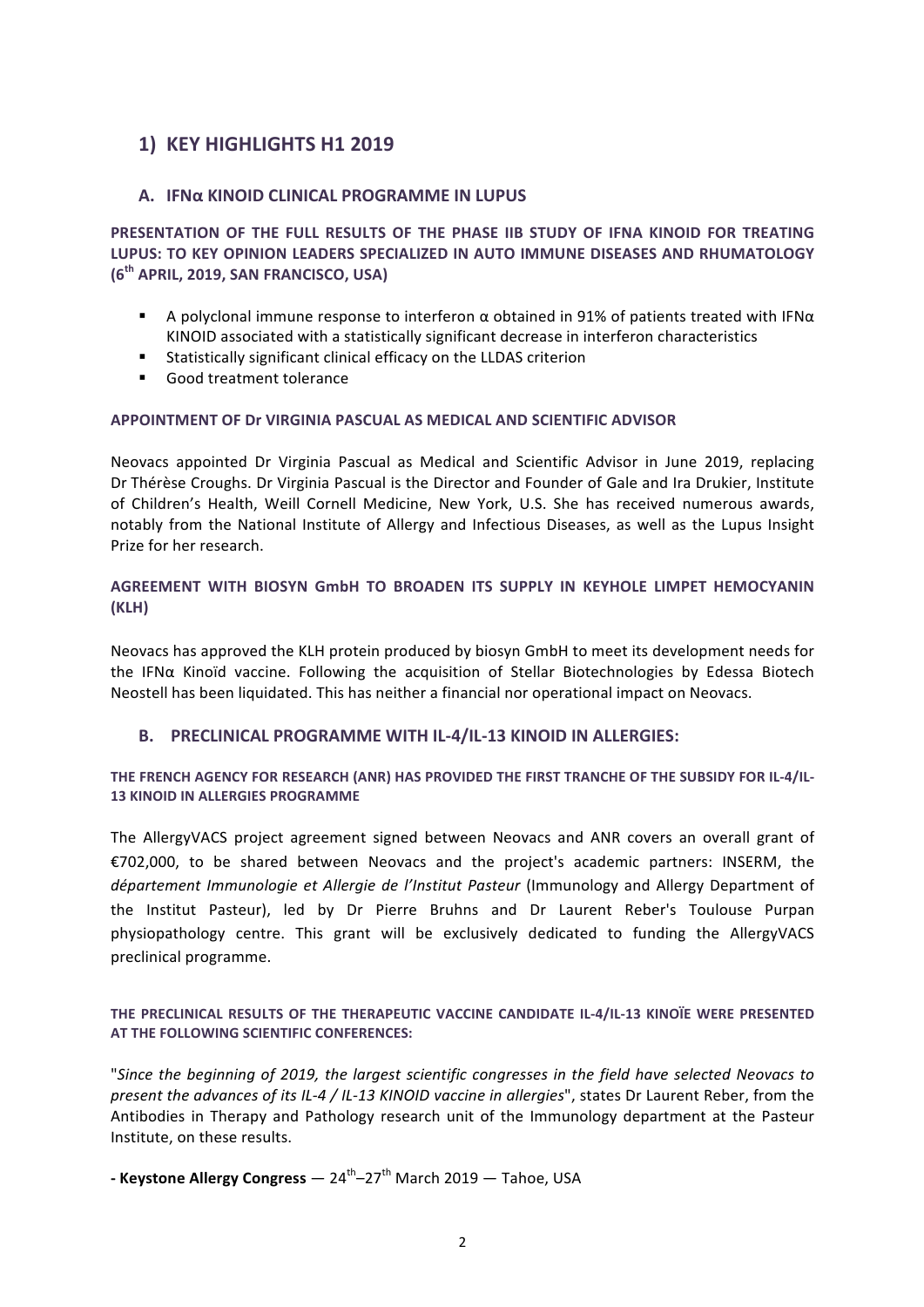# **- The "Antibodies and Complement 2019" Conference** — 20<sup>th</sup>– 25<sup>th</sup> May 2019 in Girona (Spain)

- The European Academy of Allergy and Clinical Immunology conference, "EAACI 2019"  $- 1^{st}-5^{th}$ June 2019 in Lisbon (Portugal)

# **-** The European Respiratory Society (ERS) international conference  $-28^{th}$  September to 2<sup>nd</sup> October 2019 in Madrid (Spain)

This work, carried out in collaboration with the teams at the Institut Pasteur and Purpan (Dr Laurent Reber and Dr Pierre Bruhns), made it possible to demonstrate in a model representing allergic asthma that treatment with IL-4/IL-13 Kinoïd induces the production of polyclonal antibodies neutralising the two targeted cytokines IL-4 and IL-13, factors in the development of respiratory allergies, thus avoiding the emergence of any symptoms.

# **2) PRIORITIES FOR 2019/2020**

#### **IFΝα KINOID CLINICAL PROGRAMME IN LUPUS**

Following the results obtained in the clinical phase IIb in lupus, Neovacs continues to pursue the preparation of the clinical development programme.

### **ADOPTION OF LLDAS AS THE PRIMARY ENDPOINT FOR A PHASE III CLINICAL STUDY**

Based on the statistically significant result of IFN $\alpha$  KinoId obtained with LLDAS in Phase IIb and the approval of the LLDAS approach by the scientific community<sup>1</sup>, Néovacs is currently consulting the *Agence Nationale de Sécurité du Médicament et des produits de santé (ANSM)* (French National Agency for the Safety of Medicines and Health Products) on the adoption of LLDAS as a primary criterion for Lupus Phase III. The conclusions are expected in the first quarter of 2020. Consultations with the European Medicines Agency (EMA) and the Food and Drug Administration (FDA) will be scheduled in a second phase.

Following the preliminary ODD adoption, conducted by CKD and Neovacs, the Korean health authorities (MFDS) have not yet selected LLDAS as a viable clinical evaluation criterion; the Orphan Drug Designation status request is therefore suspended.

#### **LUPUS PARTNER**

The company reaffirms is willingness to find a partner to continue its lupus clinical programme with IFN $\alpha$  Kinoïd in lupus given the level of funding required.

Acceptance of LLDAS as the main evaluation criteria for a phase III study is one of the key elements required for a partnership agreement.

# **PRECLINICAL PROGRAMME WITH IL-4/IL-13 KINOID IN ALLERGIES:**

Following preclinical results demonstrating the efficacy of prophylaxis in asthma, therapeutic model studies are currently being finalised, which are leading to advances in the product's development. These results will be submitted in  $Q4$  2019 in a peer-reviewed scientific journal.

<u> 1989 - Johann Stein, marwolaethau a bh</u>

 $1$  Golder V, et al. The Lancet Rheumatology (2019).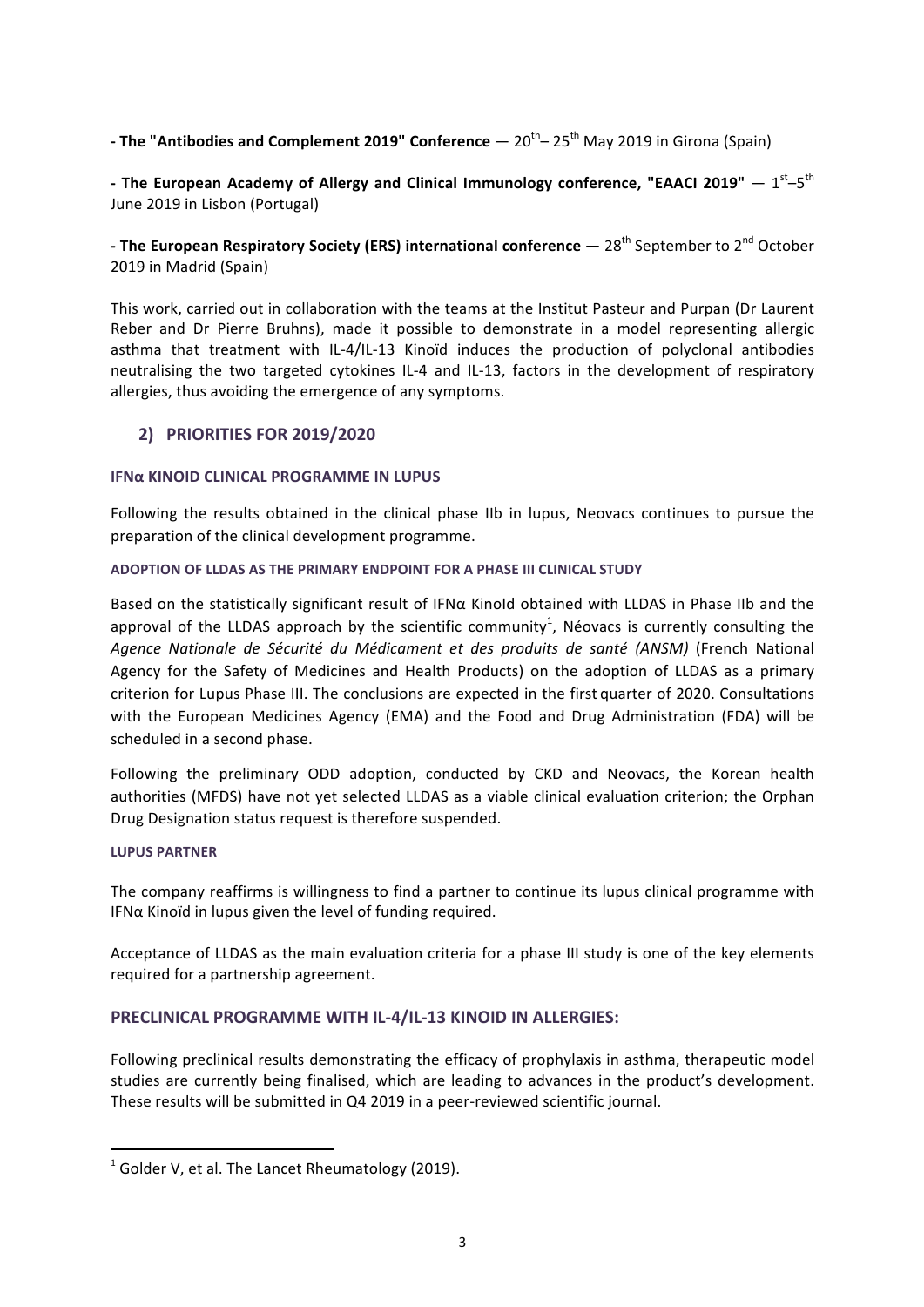Neovacs has been contacted to extend this development to animal health, particularly in the treatment of atopic dermatitis in dogs. The Company is currently considering this opportunity.

# **2) 2019 HALF-YEAR FINANCIAL RESULTS**

*Summary of financial information*

| €K                                 | 30-June-19 | 30-June-18 |
|------------------------------------|------------|------------|
|                                    |            |            |
| <b>Operating income</b>            | 264        | 19         |
| <b>Operating expenses</b>          | 4883       | 6640       |
| Of which R&D expenditure           | 3359       | 5161       |
| <b>Operating result</b>            | $-4619$    | $-6621$    |
| <b>Financial result</b>            | $-61$      | $-582$     |
| <b>Current result before taxes</b> | $-4681$    | $-7203$    |
| <b>Exceptional result</b>          | $-115$     | $-429$     |
| Income tax expense                 | 1044       | 1535       |
| <b>Net income</b>                  | $-3752$    | $-6096$    |

### **KEY POINTS OF THE 2019 HALF-YEAR RESULTS**

- $\triangleright$  The Company reduced its net loss by 38% in the first half of 2019: -€3.8m compared to -€6.1m by 30<sup>th</sup> June 2018.
- $\triangleright$  Thanks to an operating grant received from the ANR and an additional payment made by Centurion, the Company generated operating income of  $E264k$ .
- $\triangleright$  In line with progress of the Company's various clinical and preclinical projects, R&D expenses amounted to €3.4m, 60% of which was dedicated to the IFNα KINOID programme and longterm follow-up of patients included in the Phase IIb study.

The Company pursued a diligent management policy in terms of administrative costs ( $E1.5m$ ) and the number of employees remained stable over the period (25).

#### **FINANCIAL STRUCTURE**

- $▶$  The cash balance as at 30<sup>th</sup> June 2019 improved: €3.5m vs. €1.4m on 31<sup>st</sup> December 2018
- $\triangleright$  The Company's spending also decreased to an average of €0.7m per month during the first half of 2019 compared with  $E1.2m$  six months earlier.
- $\triangleright$  On the basis of an assessment of its financial needs, the available cash allows activities to be funded until the first quarter of 2020. However, in addition to its available cash, the Company maintains a funding capacity of approximately  $€6.5m$  (divided into TRANCHEs), subject to certain contractual conditions, through the "ORNANE" funding agreement, for a maximum amount of €10m implemented on 25 March 2019 (see section II below), to extend this visibility.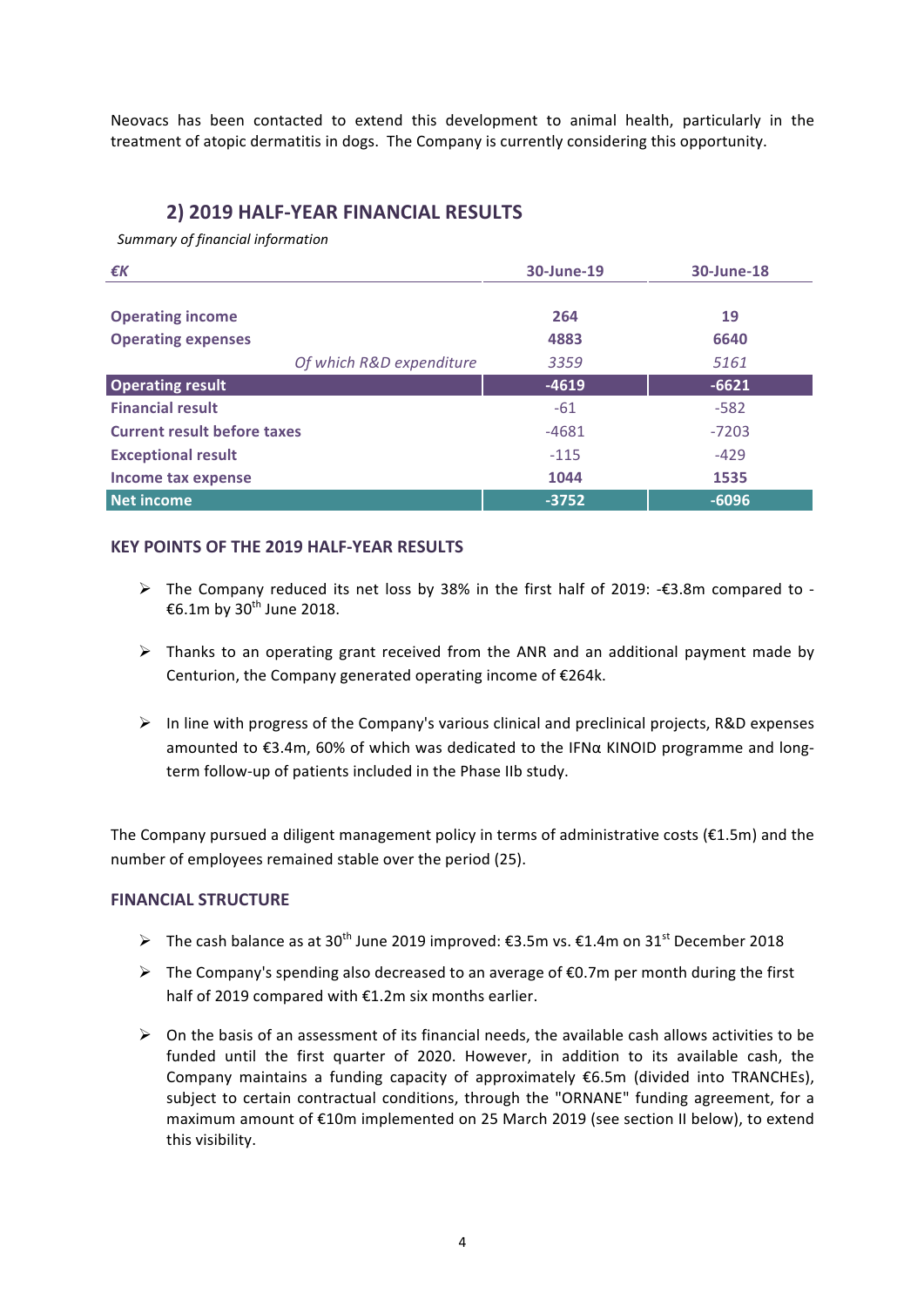The 2019 half-yearly financial report will be made available to the public and filed with the AMF 30<sup>th</sup> October 2019. It will be made available on the company's website (www.neovacs.fr).

# **3) ORNANE FUNDING PROGRAMME SET UP ON 25 MARCH, 2019 AND ADDITIONAL TRANCHE (ORNANE 2) SET UP ON 23 MAY, 2019**

Neovacs issued a third TRANCHE of 125 ORNANEs for a total nominal amount of €1,250,000 as part of the funding programme with the European Select Growth Opportunities Fund for a maximum nominal amount of  $E$ 10 million (the "Investor")<sup>2</sup>.

In accordance with the terms of the funding agreement, the issued ORNANEs were subscribed to at a price equal to 100% of their nominal value, which was paid up to an amount of €780,000 in cash, with the balance paid by offsetting against the Investor's receivable from the Company following the completion of the profit-sharing programme set up between the Investor and the Company in connection with the issuance of the second ORNANE<sup>3</sup> TRANCHE.

As a result of the completion of the profit-sharing programme set up between the Additional Investor and the Company in connection with the issuance of the additional TRANCHE (ORNANE 2)<sup>4</sup>, Neovacs also issued 41 ORNANE 2 for a total nominal amount of €410,000, paid by offsetting the receivable.

The characteristics of the ORNANEs are detailed in the Company's press release dated 25<sup>th</sup> March 2019. ORNANE 2 have the same characteristics as an ORNANE.

The Company maintains on its website a monitoring table of the ORNANEs, ORNANE 2s and the number of Neovacs shares in circulation.

The ORNANEs resulting from the drawing of the third TRANCHE and the ORNANE 2s were issued on the basis of the 9<sup>th</sup> resolution of the ordinary and extraordinary general meeting on 29<sup>th</sup> May 2019, which granted the Board of Directors, with the option to subdelegate, a delegation of authority to decide on the issuance of shares and/or debt securities and/or transferable securities giving immediate or future access to the capital or giving the right to a debt security, to a benefit of a category of beneficiaries.

During its meetings of  $27<sup>th</sup>$  September 2019 and  $2<sup>nd</sup>$  October 2019, the Board of Directors made use of this delegation and issued the ORNANEs and ORNANE 2s, in accordance with the terms and conditions of the funding agreement.

It is specified that the aforementioned issues will not lead to a prospectus being prepared subject to AMF approval.

The tables below show the impact of the issuance and conversion of the third ORNANE TRANCHE and the newly issued ORNANE 2s:

<u> 1989 - Johann Stein, marwolaethau a bh</u>

 $^2$  Company press release dated 25<sup>th</sup> March 2019.

 $3$  Company press release dated 23 $^{\text{rd}}$  May 2019.

 $4$  Company press release dated 23 $^{\text{rd}}$  May 2019.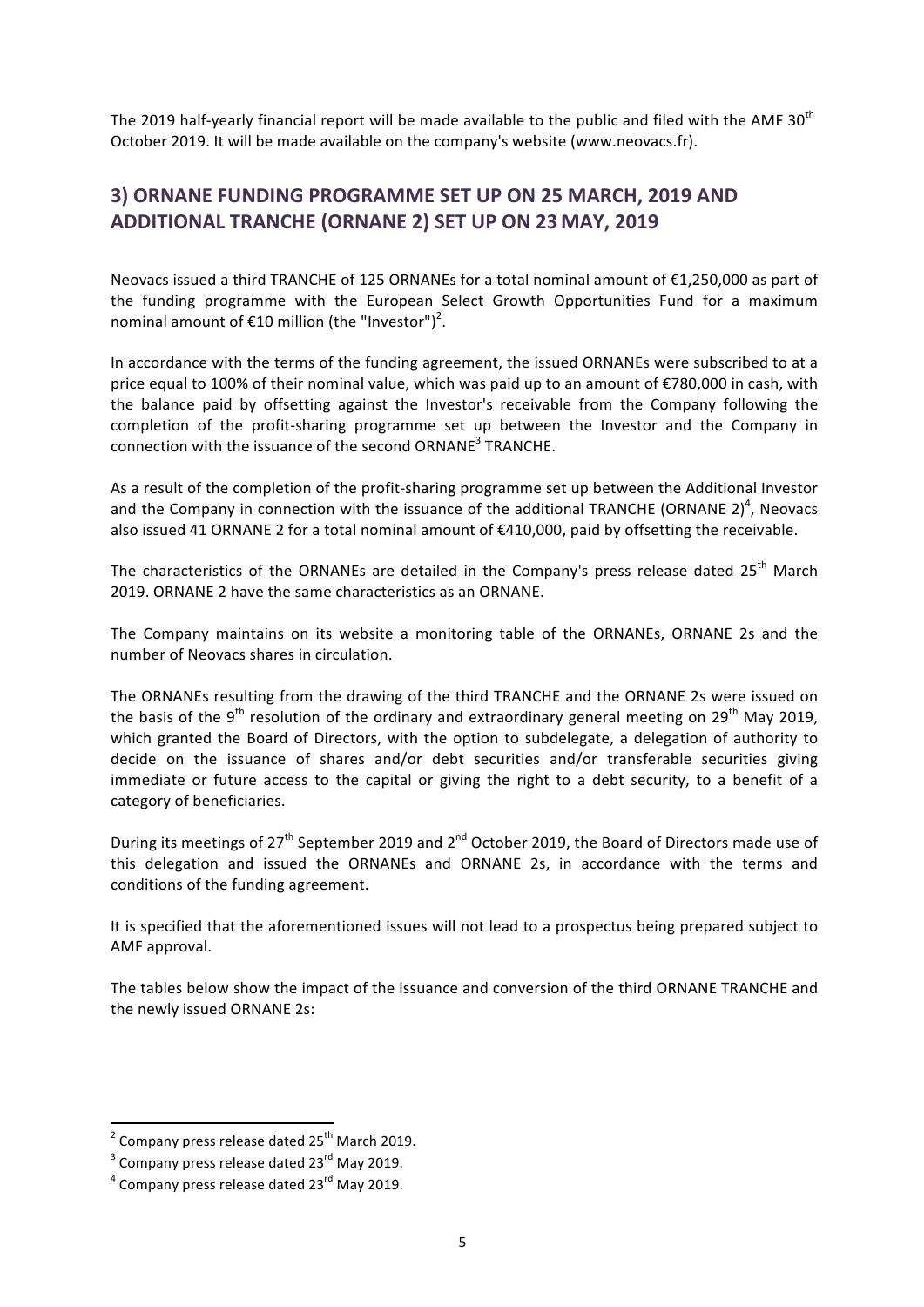|                                                             |                        | Shareholder participation (in%) |  |
|-------------------------------------------------------------|------------------------|---------------------------------|--|
|                                                             |                        | Diluted basis (after            |  |
|                                                             | <b>Undiluted Basis</b> | exercice of all dilutive        |  |
|                                                             |                        | instruments existing to         |  |
|                                                             |                        | date)                           |  |
| Before issuance                                             | 1,00%                  | 0,88%                           |  |
| After issuance of the new Neovacs shares resulting from the |                        |                                 |  |
| conversion of the 3rd Tranche (including set-off against    |                        |                                 |  |
| receivable)                                                 | 0,90%                  | 0,81%                           |  |
| After issuance of the new Neovacs shares resulting from the |                        |                                 |  |
| conversion of the additional tranche ORNANE 2 (set-off      | 0,88%                  | 0.79%                           |  |
| against receivable)                                         |                        |                                 |  |

|                                                                                                                                              | Shareholders equity per share ratio (in $\epsilon$ ) |                                                                                      |
|----------------------------------------------------------------------------------------------------------------------------------------------|------------------------------------------------------|--------------------------------------------------------------------------------------|
|                                                                                                                                              | <b>Undiluted Basis</b>                               | Diluted basis (after<br>exercice of all dilutive<br>instruments existing to<br>date) |
| Before issuance                                                                                                                              | $0,033 \notin$                                       | $0,096 \in$                                                                          |
| After issuance of the new Neovacs shares resulting from the<br>conversion of the 3rd Tranche (including set-off against<br>receivable)       | $0,038 \in$                                          | $0,078 \in$                                                                          |
| After issuance of the new Neovacs shares resulting from the<br>conversion of the additional tranche ORNANE 2 (set-off<br>against receivable) | $0,039 \in$                                          | $0,079 \in$                                                                          |

# **4 ) CAPITAL REDUCTION**

In accordance with the seventeenth resolution voted on and adopted by the shareholders at the general meeting of 29 May, 2019, the Company Board of Directors decided to proceed with a capital reduction as a result of losses, by reducing the nominal value of the Company's shares, from fifteen euro cents ( $\epsilon$ 0.15) to five euro cents ( $\epsilon$ 0.05).

The share capital was therefore reduced by  $£14,411,703.80$  from  $£21,617,555.70$ , divided into 144,117,038 shares of €0.15 each to €7,205,851.90 divided into 144,117,038 shares of €0.05 each, the number of shares remaining unchanged.

The amount of the capital reduction was allocated to the "Negative Retained earnings" account to offset previous losses recorded in this account, thus reducing it from €108,318, 258 to €93.906.554. This operation has no impact on the number of shares in circulation and shareholders have no auction to take.